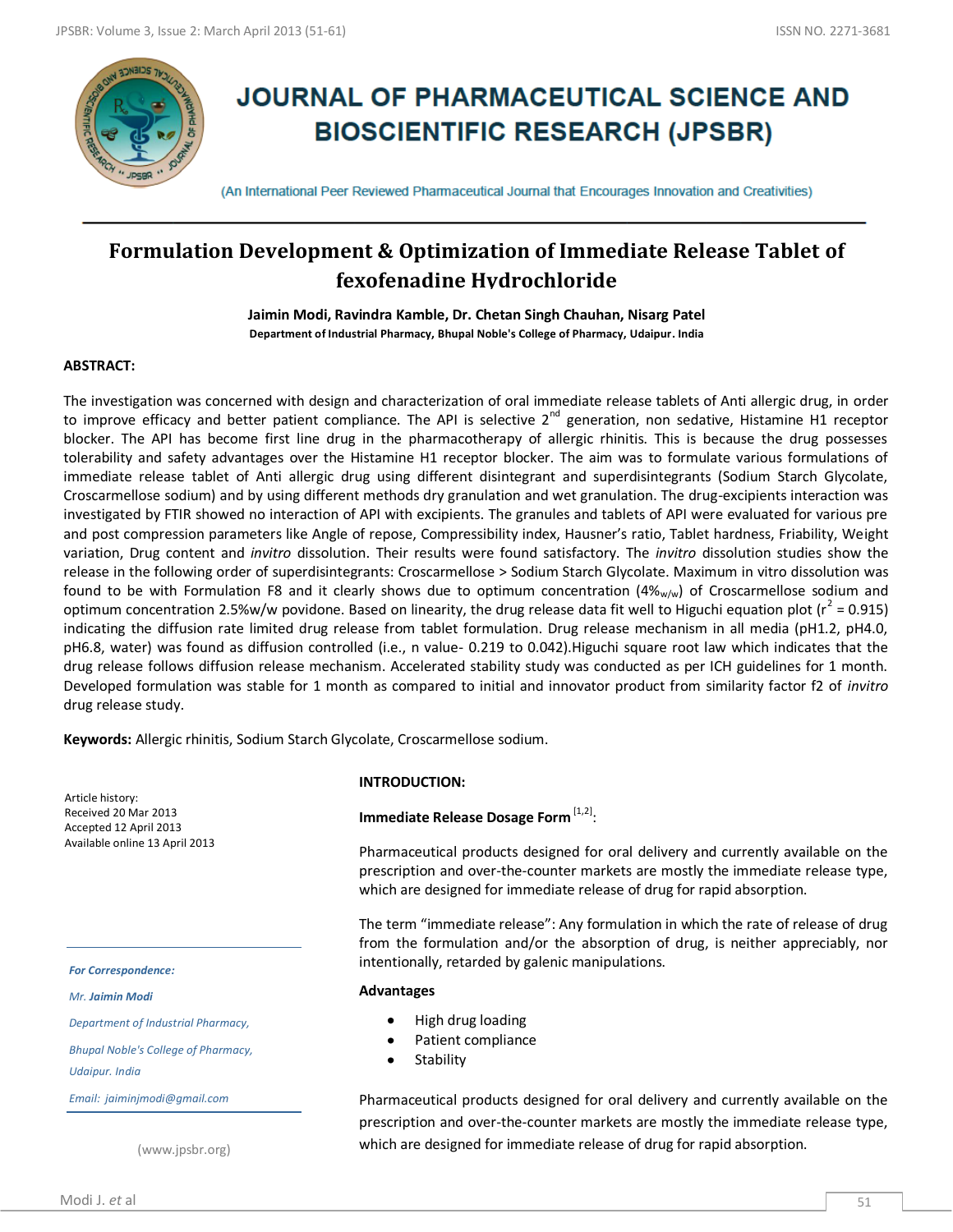Disintegrating agents are substances routinely included in tablet formulations and in some hard shell capsule formulations to promote moisture penetration and dispersion of the matrix of the dosage form in dissolution fluids. Superdisintegrant improve disintegrant efficiency resulting in decreased use levels when compared to traditional disintegrants.

#### **Componemts of Immediate release system:**

- 1) Disintigrants and Superdisintigrants
- 2) Diluents
- 3) Lubricants
- 4) Flavours and Sweeteners

#### **RATIONALE OF IR TABLETS:**

- $\odot$  Provides effective release of the drug immediately after administration
- Hay fever, Seasonal Allergic Rhinitis and Urticaria requires immediate release of the drug to provide faster onset of action
- Improved stability of drug compare to liquid dosage forms.
- Simple manufacturing and patient compliance

#### **RATIONALE OF DRUG SELECTION:**

- Anti Histamines-2<sup>nd</sup> Generation= Less Drowsiness
- $\odot$  Lacks CARDIO-TOXICITY
- Exhibits no anti-cholinergic, anti dopaminergic, alpha1-adrenergic or beta-adrenergic-receptor blocking effects
- Half life is **14.4 hr.**

#### **MATERIALS AND METHODS:**

Fexofenadine hydrochloride was from by Ind-Swift Laboratories Limited, Punjab, croscarmellosesodium, sodium starch glycolateand yellow and red ferric oxidereceived fromSignet chemical co.ltd, Mumbai, microcrystaline cellulose was received by FMC biopolymer, USA, pregelatinised Starch was received from Puredent, povidone was from EMD Chemicals,USAand all other chemicals and reagents were of analytical grade

#### **Preparation of Fexofenadine hydrochloride tablets :**

It was taken by followings methods

- **Dry Granulation Method[3,4,5]**
- **Shifting and Lubrication:**

#### **Preparation of Fexofenadine hydrochloride tablets :**

It was taken by followings methods

**Dry Granulation Method[3,4,5]**

#### **Shifting and Lubrication:**

- Accurately weighed API passed through 20  $\neq$  and excipients through 30 ≠
- API+Excipients blended for 5min,lubricated for 3 min

#### **Roller Compaction:**

- Compacts with sufficient hardness were passed through different # in Quadro-co mill
- Particles formed were passed through 60  $\neq$  to separate-out granules and fines.
- Repeat cycle till sufficient granule: fine ratio obtained(65:35)

#### **Blending and Lubrication:**

- Granules+fines blended with extra granular for 5 min
- Above blend lubricated with Mg.stearate for 3 min.

## **Wet Granulation Method[4,6]**

#### **Shifting:**

- API passed through 20#
- Excipients Passed through 30#

#### **Granulation:**

- Using Rapid Mixing Granulator(RMG), in 3 stages with sufficient binder concentration and Water quantity.
- Dry mixing for 10 Min of 150 RPM Impellar Speed.
- Binder addition for 2-2.5 Min of 150 RPM Impellar Speed.
- Wet mixing for 5 Min of 150 RPM Impellar Speed.
- Spherical granules with sufficient amount were obtained.
- **Drying:**
- Granules were dried in fluid bed dryer (FBD) at 60- 65ºC till a LOD of dried granules obtained NMT 3.
- **Sizing and lubrication:**
- Dried granules were passed through 1.143# Quadro co mill and lubricated with mg. stearate for 3 min.

## $\triangleleft$  Drying  $^{[3,7]}$

Drying is a mass transfer process resulting in the removal of water from a solid by evaporation.The fluidized bed drier is the most commonly used device for drying tablet granules. The solid is fluidized from below by a jet of hot air, and so each granule is separated from its neighbouring granules. The air provides an effective means of heat transfer, as well as of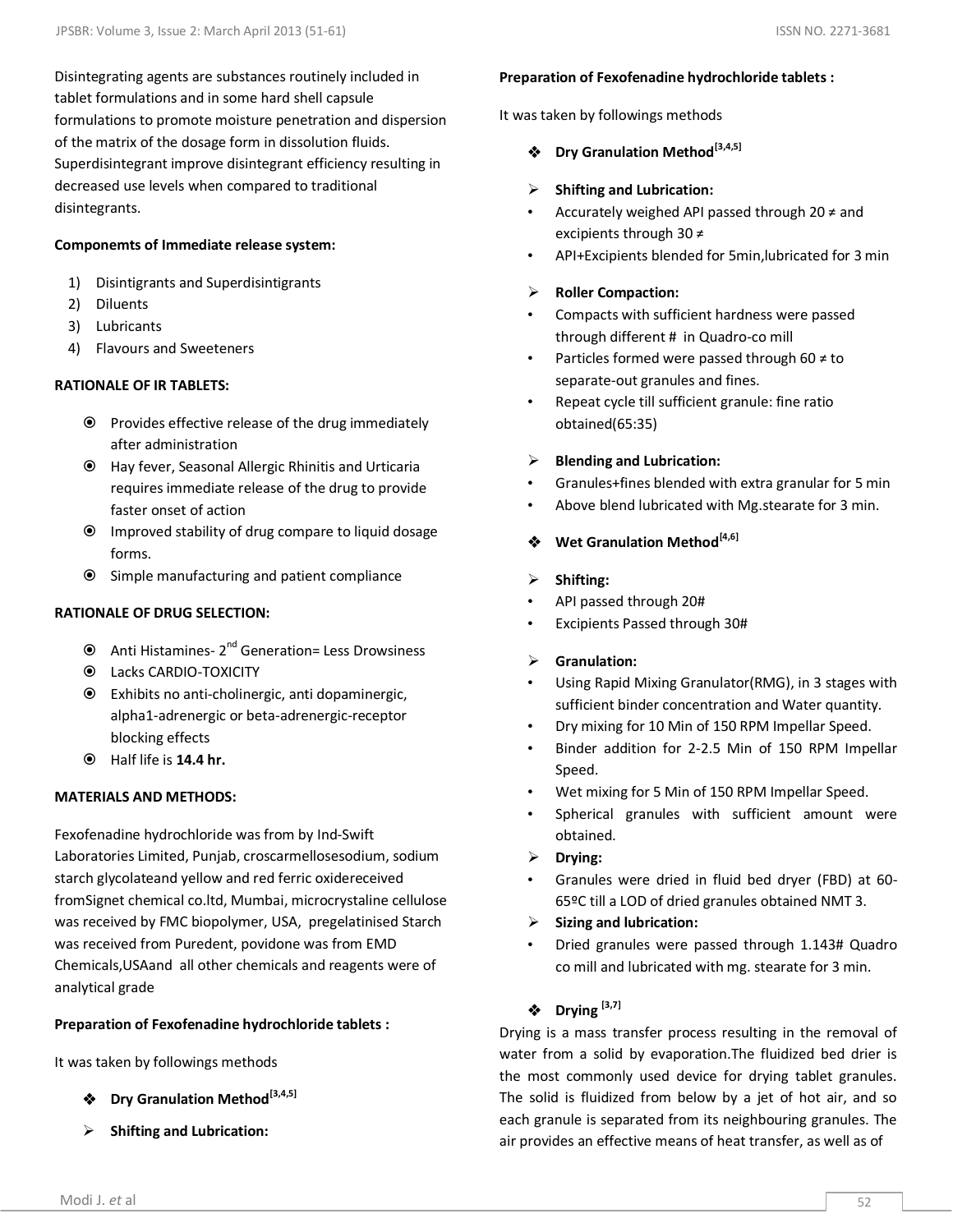removing water vapour. The speed of the drying process is governed by the distance that water molecules must diffuse before they arrive at the evaporative surface. Since the wet granules are present as individual units, the maximum distance over which diffusion occurs is equal to the radius of a granule. Hence, fluidized bed drying is a rapid process.

## **Compression [4]**

During compression the bulk volume of the material is reduced, resulting in the displacement of the gaseous phase (air). Further increasing the force leads to particle deformation and rearrangement. At this point, the three principal modes of deformation are as follows:

**Elastic deformation:** A spontaneously reversible deformation of the compact in which, upon removal of the load, the powder mass reverts back to its original form. Most materials undergo elastic deformation to some extent. Compression of rubber would be by elastic deformation.

**Plastic deformation:** After exceeding the elastic limit of the material (yield point), the deformation may become plastic, that is, the particles undergo viscous flow. This is the predominant mechanism when the shear strength between the particles is less than the tensile or breaking strength. Plastic deformation is a time-dependent process.

**Brittle fracture:** Upon exceeding the elastic limit of the material (yield point), the particles undergo brittle fracture if the shear strength between the particles is greater than the tensile or breaking strength. Under these conditions, the larger particles are sheared and broken into smaller particles

**Tablet presses [7]**

[Tablet presses,](http://en.wikipedia.org/wiki/Tablet_press) also called tableting machines, range from small, inexpensive bench-top models that make one tablet at a time (single-station presses), with only around a half-ton pressure, to large, computerized, industrial models (multistation rotary presses) that can make hundreds of thousands to millions of tablets an hour with much greater pressure.

## **Film Coating[8]**

Tablets Coating was done in Neocota, Ganson. 2%w/w weight gain of uncoated tablets.

- In first step, HPMC was dissolved in Purified Water with the help of Mechanical Stirrer for 15 to 20 min until get clear solution.
- PEG was added in the above step and stirred for 10 min.
- TiO, yellow and red ferric oxide was dispersed in Purified water with the help of Mechanical Stirrer for 5 min then added in above step and mixed for 15 min.
- Finally coating solution was passed through the Colloidal Milling for 7 to 10 min.

#### **Evalution of tablets:**

#### **Physical characterization[9]**

- **Appearance:** The general appearance and elegance of tablet was identified visually, which include tablet size, shape, color, presence or absence of an odor, taste, surface texture avoid of sticking etc.
- **Hardness:** Tablets require certain amount of strength or hardness and resistance to friability, to with stand mechanical shocks of handling in manufacture, packaging, and shipping.

The most widely used apparatus to measure tablet hardness (crushing strength) is the Schleuniger hardness tester.

Method: Ten tablets were randomly selected and hardness was measured in Schleuniger hardness tester. The average was taken as hardness of the tablet.

• **Disintegration time:** Disintegration is evaluated to ensure that the drug substance is fully available for dissolution and absorption from the gastrointestinal tract. The disintegration test was measured using USP tablet disintegration test apparatus (ED2L, Electrolab, India).

Method: Six randomly selected tablets from each tablet batch were evaluated in purified water at  $37\pm1^{\circ}$ C using disintegration apparatus. The time for each tablet to completely disintegrate and pass into solution was noted and the mean value was calculated.The tablet remain 2.5 cm from the bottom of media, a standard motor driven device move the basket containing tablet up and down through a distance of 5 to 6 cm at a 28 to 32 cycles per minute.

- **Thickness:** Ten Tablets were selected at random from individual formulations and thickness was measured by using verniercaliper scale, which permits accurate measurement.
- **Friability:** Friability is related to tablets ability to withstand both shocks and abrasion without crumbling during manufacturing, packing, transportation and consumer handling. Friability can be evaluated by means of friability test apparatus. Compressed tablets that loose less than 1.0% in weight are generally considered acceptable.

Method: accurately weighed 6.5 gm of tablet and transfer into Friabilator and subjected to 100 revolutions in 4 minutes. Dedusted tablets were reweighed (final wt). Friability was calculated as below formula.

• **Weight variation:** Twenty tablets were taken randomly, weighed individually and average weight was determined. The individual tablet weight was compared with average tablet weight.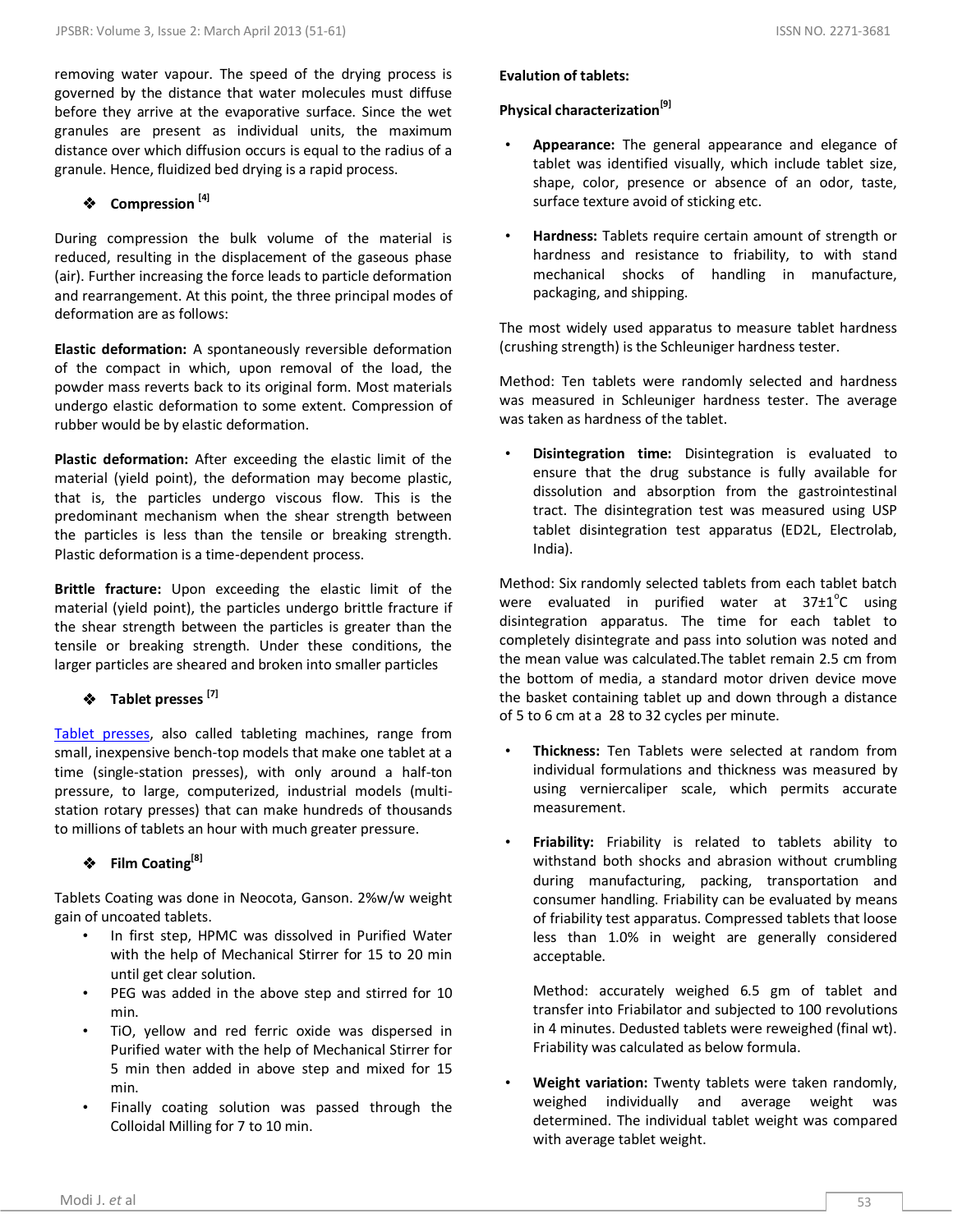• **Content Uniformity:**Inject separately mobile phase, diluents, and standard and sample preparation into the chromatograph; record the chromatogram (The Japanese Pharmacopoeia, 2009).

Calculate the quantity in mg of API in One Tablet (mg) for all the sample preparations using the following formula.

### **Drug (mg) = Ws x (P/100) x (At/As) x (V/480)**

#### Where,

 $A_t$  =Peak Area of the Drug X in the Sample preparation  $A_s$  = Peak Area of the Drug X in the Standard preparation  $W_s$  = Weight of the Drug X Reference Standard taken in mg P = % Assay of Drug X Reference Standard

- **Bulk Density (BD):** Weigh accurately 25 g of drug (M), which was previously passed through 20 # and transferred in 100 ml graduated cylinder. Carefully level the powder without compacting, and read the unsettled apparent volume  $(V_0)$ . Calculate the apparent bulk density in gm/cc by the following formula
- **Tapped bulk density (TD)**: Weigh accurately 25 g of drug, which was previously passed through 20 # and transfer in 100 ml graduated cylinder. Then mechanically tap the cylinder containing the sample by raising the cylinder and allowing it to drop under its own weight using mechanically tapped density tester that provides a fixed drop of 14± 2 mm at a nominal rate of 300 drops per minute. Calculate the tapped bulk density in gm/ml by the following formula.
- **Carr's Index:** It is one of the most important parameter to characteristic the nature of powders and granules. The Compressibility Index of the powder blend was determined by Carr's compressibility index. It is a simple test to evaluate the BD and TD of a powder and the rate at which it packed down. It can be calculated from the following formula:

#### **Carr's Index= \*(TD-BD)×100]/ TD**

• **Hausner's Ratio:** The Hausner's ratio is a number that is correlated to the flow ability of a powder or granular material.

#### **Hausner's Ratio = TD / BD**

• **Angle of repose:** The angle of repose of API powder was determined by the funnel method. The accurately weight powder blend were taken in the funnel. The height of the funnel was adjusted in such a way the tip of the funnel just touched the apex of the powder blend. The powder blend was allowed to flow through the funnel freely on to the surface. The diameter of the powder cone was measured and angle of repose was calculated using the following equation.

$$
\tan^{-1} \Theta = h / r
$$

#### Θ **= tan-1 (h/r)**

Where, 'Θ' is the angle of repose , 'h' is height of pile, 'r' is radius of the base of pile

#### **Method for** *invitro* **dissolution study [10]**

#### **Media selection:**

For the Products containing neutral or basic drugs, and coated products:

According to Guideline for Bioequivalence Studies of Generic Products

Agitation (RPM) 50 for pH1.2, pH3.0-5.0, pH6.8-7.5 and water Agitation (RPM) 100 for pH1.2 OR pH3.0-5.0 OR pH6.8-7.5

## **Dissolution Parameters**

**Buffer phase :** 900 ml, pH 1.2, pH 4.0, pH 6.8, Water.

**RPM :** 50 rpm

**Apparatus :** USP Type II (Paddle)

**Time point : 5, 10, 15, 30, 45, 60, 120 min (for pH 6.8)** and water 30 min)

#### **Temperature :** 37°C ± 0.5°C

**Procedure:** The release of API from the IR tablet was studied in 900 ml of respective dissolution media (pH 1.2, pH 4.0, pH 6.8, Water.) using a USP dissolution paddle apparatus at 50 rpm and  $37 \pm 0.5^{\circ}$  C. An aliquot (5 ml) was withdrawn at specific time intervals, filtered and diluted to 100 ml with respective dissolution media and drug content was determined by HPLC at 220 nm. An equal volume of fresh dissolution media was replaced to maintain the sink condition. Dissolution studies were performed 3 times for a given time period and the mean value were taken.

#### **Dissolution method**

USP type I apparatus.

Media: 900ml of pH 1.2, pH 3, pH 6.8, Water.

Speed and time: 50 rpm.

Determine by liquid chromatography method.

**Reference solution:** 30mg of the API was taken in 5 ml of methanol shaked till it dissolved. Diluted above solution up to 100 ml with media.

**Test solution:** Pipette out 5 ml sample, filter through 0.45µ filter, diluted up to 10 ml with media.

#### **Chromatographic system:**

A stainless steel column 10 cm× 4.6 mm, packed with octadecylsilane bonded to porous silica (5µm)

#### Column temperature 35ºC

**Mobile phase**: A mixture of 30 volumes of buffer solution prepared by dissolving 1.0gm of monobasic sodium phosphate,0.5 gm of sodium perchlorate, and 3.0 ml of Orthophosphoric acid in 300 ml of water and 70 volumes of acetonitrile.

> **Flow rate**: 1.0 ml per minute. Spectrometer set at 220 nm.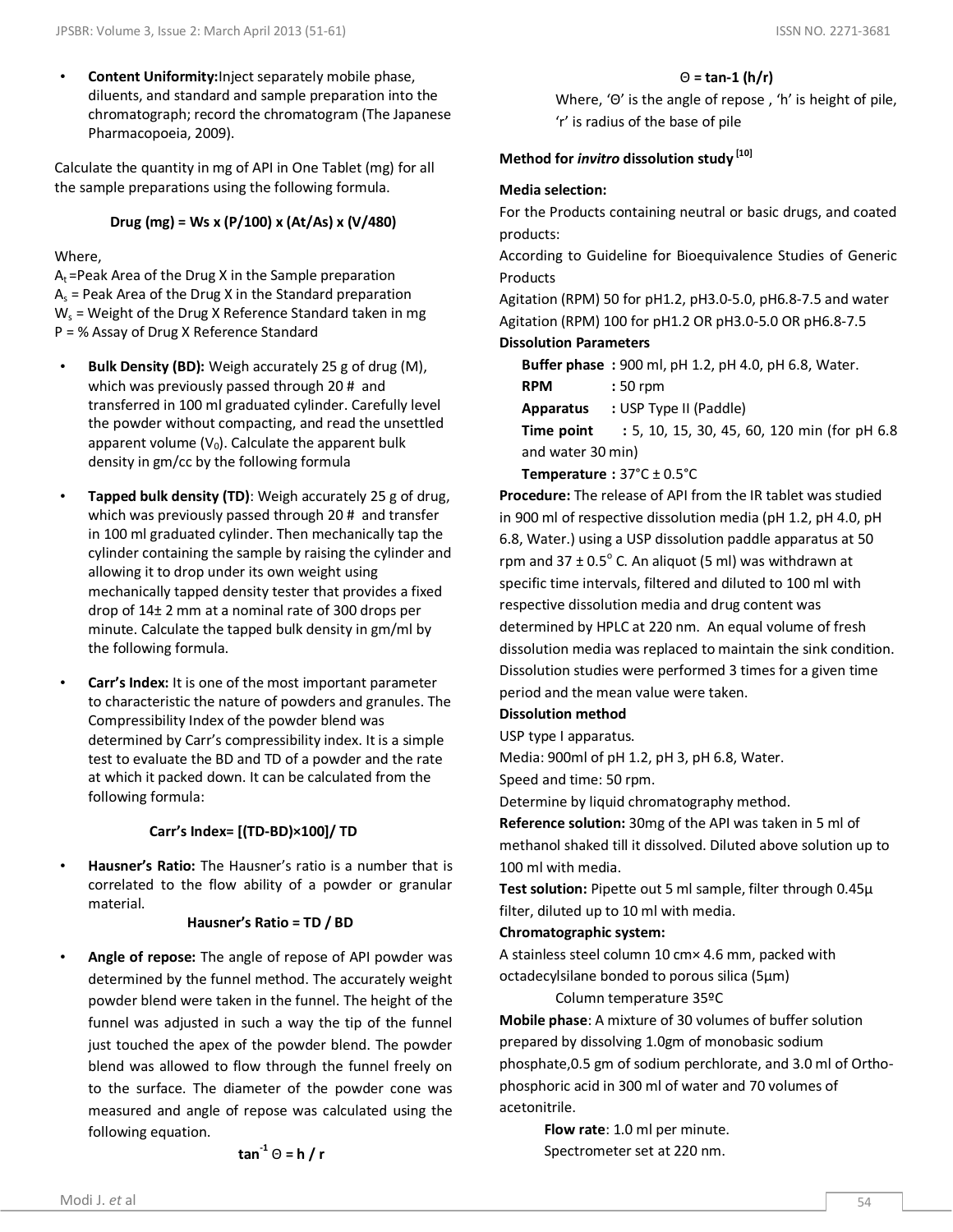#### Injection volume: 20µl.

Inject the reference solution. The test is not valid unless the relative standard deviation for replicate injections is not more than 2.0 percent.

Inject the test solution and reference solution. Calculate the content of API.

#### **RESULT AND DISCUSSION:**

Immediate release tablet of Fexofenadine hydrochloride (API) was successfully prepared using dry and by wet granulation method using excipients like microcrystalline cellulose, cross carmellose sodium, Sodium starch glycolate, Pregelatinised starch, Povidone and Magnesium stearate, Aerosil.

Formulations batches F-01 to F-03 were prepared by dry granulation and batches F-04 to F-13 was prepared using wet granulation method(Table 2 to 4). The API having extremely bitter taste, so film coating of the prepared tablet was carried out to mask bitter taste of the drug.

The FTIR spectral analysis showed that there was no change in any characteristic peaks of pure drug API and excipients, which confirmed that the absence of chemical interaction between drug and excipients which is previously done.

The granules were prepared by dry granulation wet granulation method and evaluated for various physicochemical characteristics. Formulations were evaluated for pre and post compression parameters and also compared with marketed product for in-vitro dissolution.

The granules of Different formulations were evaluated for angle of repose, Bulk and Tapped density, Compressibility index, Hausner's ratio. It showed that the results of all formulations of the granules were within limits and thus it confirmed that the granules have good flow property except batches F-01 to F-03 (dry granulation) in Table 3 and Batches F-04 (wet granulation) containing different microcrystallinecellulose have poor angle of repose and compressibility index due to insufficient granulation because of insufficient Povidone concentration.The post compression parameters such as hardness, thickness, friability, weight variation and drug content showed that the results of all formulations were within limits except F-01 to F-03(batches by dry granulation).

In formulations F-01 to F-03, by dry granulation method using microcrystalline cellulose avicel pH 101 and comprecel M 102 using povidone as a dry binder and mg.stearate and aerosol as a lubricant, That the physico-chemical parameter such as hardness of the tablet,disintegration time were not found satisfactory. So, Dissolution parameter for batch F-01 to F-03 was not carried out (table 3).

In formulations by wet granulation using povidone as a binder (batches F-04 to F-06) in proper concentration (table 2), so the physico-chemical parameters such as hardness and % friability of the tablet were improved with optimum concentration of

In Batches F-07 to F-09 the percentage drug release of formulations was improved to be due to increase the concentration of Superdisintegrant cross carmelose sodium due to added super-disintegrant in ratio of 1:2 (intragranularly: extragranularly) (table 2).The result of the percentage drug release was comparable than the marketed (Innovator) product.

In F-10 to F-12, sodium starch glycolate was used as a superdisintegrant and the effect on pre compression and post compression parameters were studied.

The *invitro* release was found to be the effect of Superdisintegrants such as Croscarmellose sodium, Sodium starch glycolate were studied. In this Croscarmellose sodium showed better percentage drug release than Sodium starch glycolate. From the release profile result Crosscarmellose sodium can release drug faster compare to Sodium Starch Glycolate (Croscarmellose Sodium > Sodium Starch Glycolate)

The similarity factor (f2) result in all media (pH 1.2, pH 4.0, pH 6.8 and water) showed that among the all formulations F8 was more similar to the marketed products (table 10) (Figure 1,2,3,4).

The results showed that the release of the drug was depended on different superdisintegrants used, in that Croscarmellose Sodium in lower concentration can release drug faster compare to Sodium starch glycolate. And the best formulation (F8) containing 4% Cross carmellose sodium showed minimum disintegration time and better drug release profile as compare to other formulations.

The prepared formulation batch F-08 (optimized batch)were placed in the stability chamber at 40˚C/75% RH for 1 month as per the ICH stability guideline Q1 (R2).the prepared batch F-08 was found to be stable.

#### **REFERENCES:**

- 1. Azeem S, Sharma S. Immediate drug delivery systems: review, Int. J.Biopharm. Toxicol. Res., 2011, 1(1): 24-46.
- 2. Leah E, Appel DT, Friesen JE, Byers MD, Crew BC, Hancock SJ, Schadtle. Immediate release dosage forms containing solid drug disbursion, U.S. Patent 424465; 2002.
- 3. Allen LV, Popovich NG, Ansel HC. Pharmaceutical Dosage Forms and Drug Delivery Systems, eighth edition, Lippincott Williams and Wilkins, Baltimore USA, 2006, 239- 244.
- 4. Swarbrick J.Encyclopedia of Pharmaceutical Technology, Informa Healthcare USA, Inc., New York. Third Edition 3641, 3657-59, 3612-13, 3928.
- 5. Parikh DM, Theory of Granulation. Handbook of Pharmaceutical Granulation Technology. Second Edition (2005): 7-33.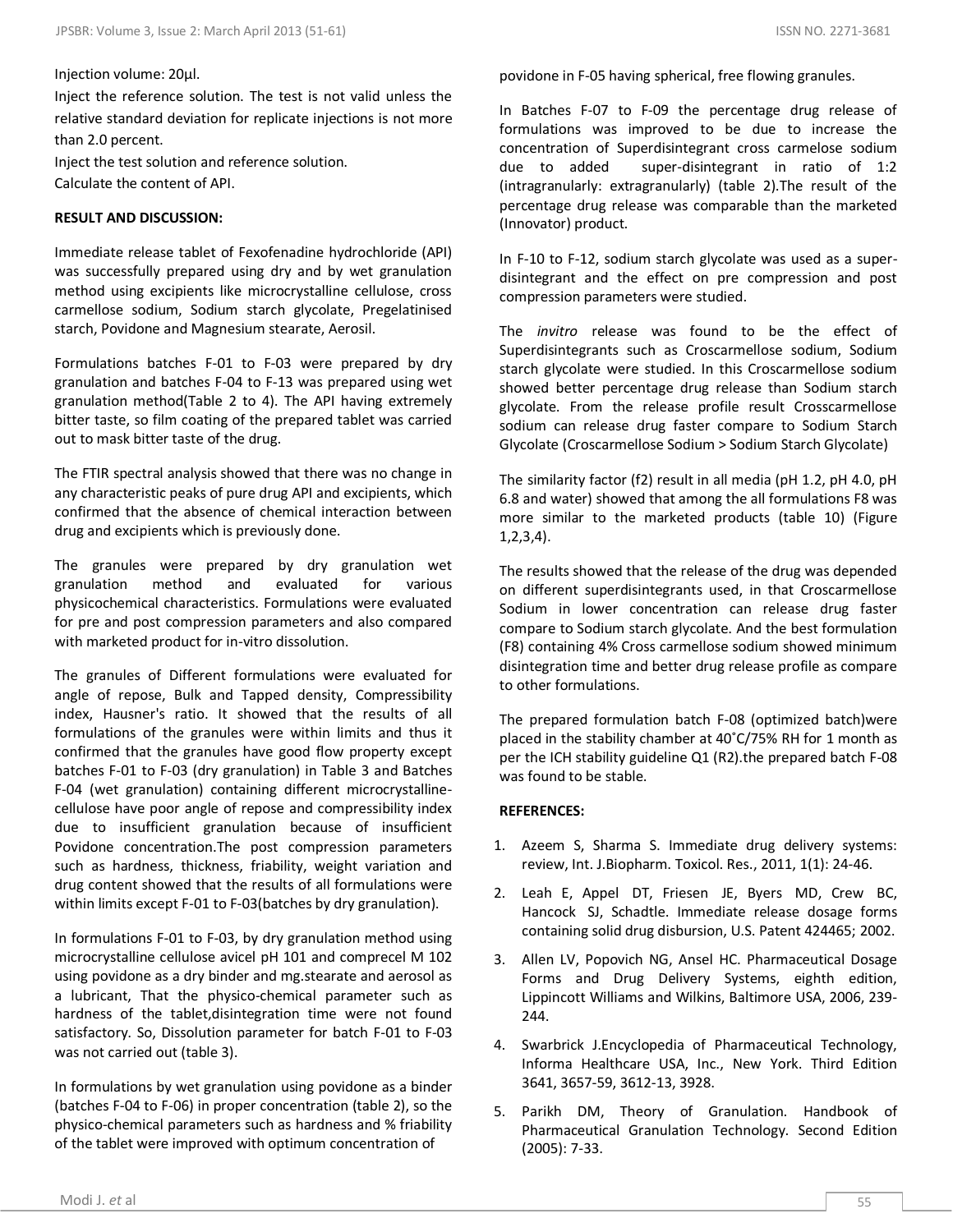- 6. Jorgensen AC, Increasing process understanding of wet granulation by spectroscopic methods and dimension reduction tools, Faculty of Pharmacy of the University of Helsinki, Oct 2004.
- 7. Wikipedia, "Tablet compression", October 2012, <http://www.wikipedia.com/tablet> compression
- 8. Pharmapedia, "Tablet coating", October 2012, [http://www.pharmapedia.com/tabletcoating.](http://www.pharmapedia.com/tabletcoating)
- 9. Particle size analysis by sieve analysis, October 2012, http://www.astm.org/Standards/C136.htm

## **TABLES AND FIGURES:**

**Tables:**

|                             | <b>Table 1: Innovator Characterization</b>                    |                       |
|-----------------------------|---------------------------------------------------------------|-----------------------|
| Parameter                   | <b>Result</b>                                                 |                       |
| Strength                    | $60 \,\mathrm{mg}$                                            |                       |
| Weight of the<br>tablet     | 250 mg                                                        |                       |
| Manufactured by             | Sanofi-aventis, Japan                                         |                       |
| Label claim                 | Each film coated tablet contains 60 mg of<br><b>API</b>       |                       |
| Description                 | Orange colored, oval shaped, biconvex,<br>film coated tablet. |                       |
| Shape                       | Oval                                                          |                       |
| Diameter(mm)                | $12.2 \times 5.6$                                             |                       |
| Hardness(kp)                | $15 - 16$                                                     |                       |
| Thickness(mm)               | 3.8                                                           |                       |
| Disintegration<br>time(sec) | 50-80                                                         |                       |
|                             | <b>CORE</b>                                                   | <b>COATING</b>        |
|                             | Crystalline cellulose,                                        | Hypromellose,         |
| <b>Inactive</b>             | Partially gelatinized<br>starch,                              | Titanium oxide.       |
| <b>Ingredients</b>          | Crosscarmelose<br>sodium,                                     | Macrogol 400          |
|                             | Magnesium stearate,                                           | Iron sequioxide,      |
|                             | Light anhydrous silica,                                       | Yellow<br>sequioxide, |
|                             | Povidone,                                                     |                       |

#### **Table 2: Composition of Fexofenadine hydrochloride Tablets**

| Quantity(mg/tab)         |       |                          |                          |                          |                          |        |                                         |                |                |                          |                          |                          |
|--------------------------|-------|--------------------------|--------------------------|--------------------------|--------------------------|--------|-----------------------------------------|----------------|----------------|--------------------------|--------------------------|--------------------------|
| $F -$                    | $F -$ | F-                       |                          |                          |                          |        |                                         |                |                |                          |                          |                          |
| 01                       | 02    | 03                       | $F-04$                   | $F-05$                   | $F-06$                   | $F-07$ | $F-08$                                  | $F-09$         | $F-10$         | $F-11$                   | $F-12$                   | $F-13$                   |
|                          |       |                          |                          |                          |                          |        |                                         |                |                |                          |                          |                          |
| 61                       | 61    | 61                       | 60.5                     | 60.5                     | 60.5                     | 60.48  | 60.48                                   | 60.48          | 60.48          | 60.48                    | 60.48                    | 60.48                    |
| 73                       | 81    | 95                       | $\blacksquare$           | $\overline{\phantom{a}}$ | $\overline{\phantom{a}}$ |        |                                         |                |                | $\overline{\phantom{0}}$ |                          |                          |
| $\overline{\phantom{a}}$ |       | $\overline{\phantom{a}}$ | 151                      | 151                      | 151                      | 148.02 | 146.02                                  | 144.02         | 146.02         | 141                      | 136.02                   | 146.02                   |
| 24                       | 24    | 12                       | 20                       | 20                       | 20                       | 10     | 10                                      | 10             | 10             | 10                       | 10                       | 10                       |
| 4                        | 4     | 6                        | 12                       | 12                       | 12                       | 4      | 5                                       | 6              |                |                          |                          | 5                        |
|                          |       |                          |                          |                          |                          |        |                                         |                | 5              | 7.5                      | 10                       |                          |
|                          |       |                          | 3.5                      | 6.0                      | 8.5                      |        |                                         |                |                |                          |                          |                          |
| 3                        | 5     | 5                        | (1.5%                    | (2.5%                    | (3.5%                    | 6      | 6                                       | 6              | 6              | 6                        | 6                        | 6                        |
|                          |       |                          | w/w                      | w/w                      | w/w)                     |        |                                         |                |                |                          |                          |                          |
|                          |       | 0.5                      |                          |                          |                          |        |                                         |                |                |                          |                          |                          |
| 1.5                      |       |                          |                          |                          |                          |        |                                         |                |                |                          |                          |                          |
|                          |       |                          | Q.S                      | Q.S                      |                          | Q.S    | Q.S                                     | Q.S            | Q.S            | Q.S                      | Q.S                      | Q.S                      |
|                          |       |                          |                          |                          |                          |        |                                         |                |                |                          |                          |                          |
| 74                       | 64    | 56                       |                          |                          |                          |        | $\frac{1}{2}$                           | $\blacksquare$ | $\blacksquare$ | $\overline{\phantom{0}}$ | $\overline{\phantom{0}}$ | $\overline{\phantom{a}}$ |
|                          |       |                          |                          |                          |                          | 10     | 10                                      | 10             | 10             | 10                       | 10                       | 10                       |
| 4                        | 4     | 6                        |                          |                          |                          | 4      |                                         | 6              |                | $\overline{\phantom{a}}$ | $\overline{\phantom{0}}$ | 5                        |
|                          |       |                          |                          |                          |                          |        |                                         |                |                |                          |                          |                          |
|                          |       |                          |                          |                          |                          |        |                                         |                |                |                          |                          |                          |
|                          |       |                          | $\overline{\phantom{a}}$ | $\overline{\phantom{a}}$ |                          |        |                                         |                |                | $\overline{\phantom{a}}$ | $\overline{\phantom{0}}$ | $\overline{\phantom{a}}$ |
| 1.5                      | 1.5   | $\overline{2}$           | $\overline{2}$           | $\overline{2}$           | $\overline{2}$           | 2.5    | 2.5                                     | 2.5            | 2.5            | 2.5                      | 2.5                      | 2.5                      |
| 245                      | 245   | 245                      | 245                      | 245                      | 245                      | 245    | 245                                     | 245            | 245            | 245                      | 245                      | 245                      |
|                          |       | 1.5                      | $\overline{2}$<br>0.5    |                          |                          | Q.S    | Intra-Granular<br><b>Extra-Granular</b> | 5              |                | 5                        | 7.5                      | 10                       |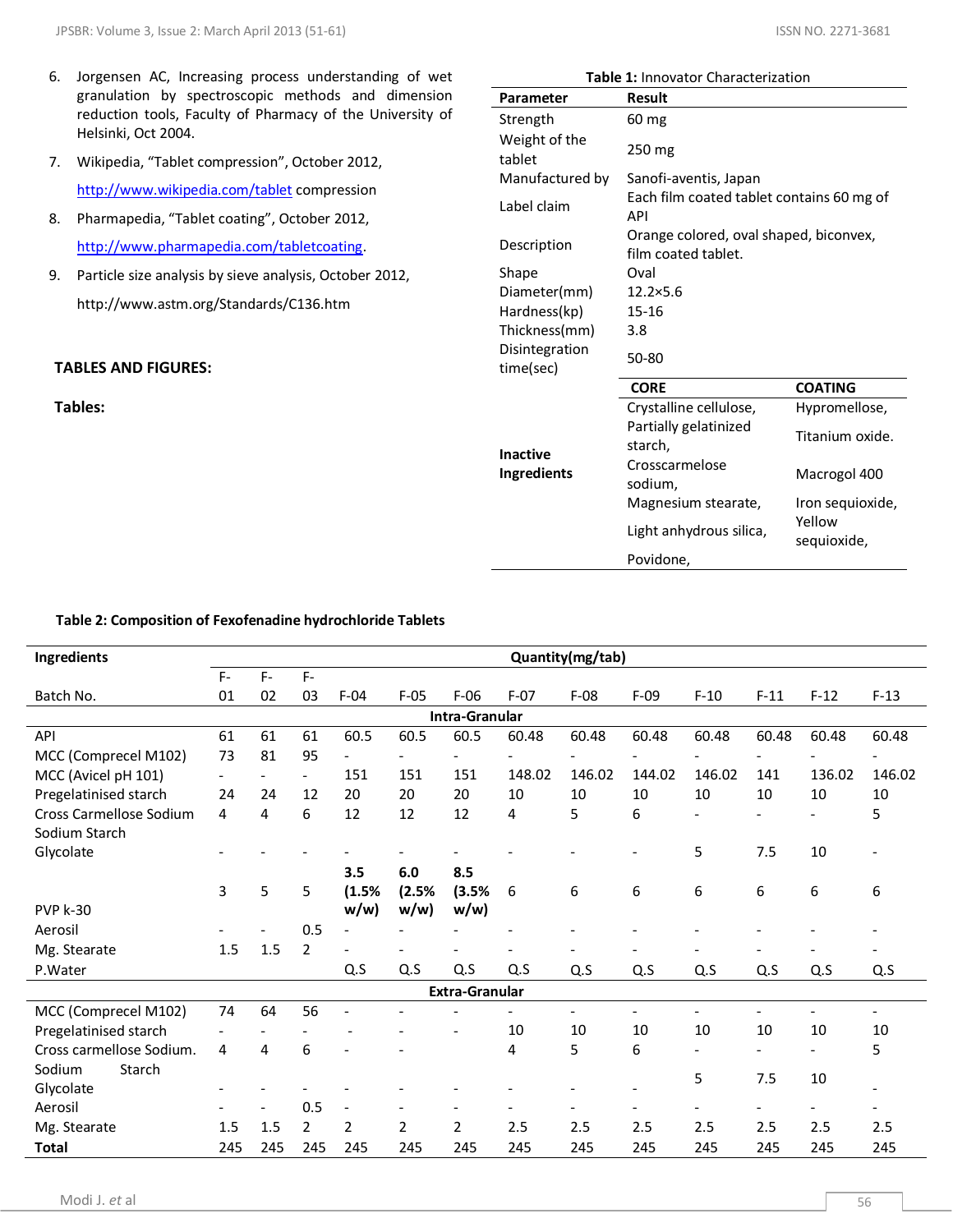#### **Table 3: Evaluation of Powder Blend**

| <b>Powder blend</b> | <b>Angle of Repose</b> | Loose Bulk     | <b>Tapped Bulk</b> | Carr's Index(%) | <b>Hausner's Ratio</b> |
|---------------------|------------------------|----------------|--------------------|-----------------|------------------------|
|                     | (Q)                    | <b>Density</b> | <b>Density</b>     | (gm/ml)         | (gm/ml)                |
| $F-01$              | 29.89                  | 0.36           | 0.48               | 25              | 1.33                   |
| $F-02$              | 27.46                  | 0.48           | 0.59               | 18.6            | 1.22                   |
| $F-03$              | 26.58                  | 0.53           | 0.64               | 17.18           | 1.21                   |
| $F-04$              | 25.58                  | 0.62           | 0.77               | 19.84           | 1.25                   |
| $F-05$              | 25.08                  | 0.69           | 0.78               | 11.48           | 1.13                   |
| $F-06$              | 25.47                  | 0.64           | 0.76               | 15.42           | 1.18                   |
| $F-07$              | 22.68                  | 0.75           | 0.85               | 12.11           | 1.14                   |
| $F-08$              | 22.77                  | 0.76           | 0.85               | 10.55           | 1.12                   |
| $F-09$              | 22.49                  | 0.77           | 0.86               | 11.19           | 1.13                   |
| $F-10$              | 23.72                  | 0.75           | 0.84               | 11.45           | 1.13                   |
| $F-11$              | 23.4                   | 0.77           | 0.87               | 11.84           | 1.13                   |
| $F-12$              | 23.29                  | 0.78           | 0.89               | 11.99           | 1.14                   |
| $F-13$              | 22.54                  | 0.77           | 0.86               | 10.51           | 1.12                   |

#### **Table 4: Evaluation of Uncoated Tablets**

#### **Table 5: Evaluation of Filmcoated Tablets**

| <b>Batch</b><br>No. | Avg.<br>weight | <b>Hardness</b> | <b>Thickness</b> | Friability | D.T   | <b>Batch</b> | Avg.<br>weight<br>(mg) | <b>Thickness</b><br>(mm) | D.T (sec) | Assay (%) |
|---------------------|----------------|-----------------|------------------|------------|-------|--------------|------------------------|--------------------------|-----------|-----------|
|                     | (mg)           | (kp)            | (mm)             | (%)        | (sec) | $F-04$       | ---                    | ---                      | ---       | ---       |
| $F-04$              | 245.7          | 12.4            | 3.84             | 0.35       | 56    | $F-05$       | 250.5                  | 3.84                     | 90        | $---$     |
| $F-05$              | 245.7          | 12.6            | 3.74             | 0.13       | 75    | $F-06$       | 251                    | 3.75                     | 101       | $---$     |
| $F-06$              | 246.2          | 14.7            | 3.65             | 0.06       | 86    | $F-07$       | 250.6                  | 3.73                     | 87        | 99.48     |
| $F-07$              | 245.8          | 13.4            | 3.63             | 0.1        | 72    | $F-08$       | 250.4                  | 3.72                     | 79        | 99.31     |
| $F-08$              | 245.6          | 13.5            | 3.62             | 0.08       | 64    | $F-09$       | 250.2                  | 3.71                     | 71        | 99.32     |
| $F-09$              | 245.4          | 13.4            | 3.61             | 0.09       | 56    | $F-10$       | 250.1                  | 3.69                     | 85        | 99.54     |
| $F-10$              | 245.3          | 13.5            | 3.59             | 0.13       | 70    | $F-11$       | 250.3                  | 3.71                     | 81        | 99.49     |
| $F-11$              | 245.5          | 13.5            | 3.61             | 0.14       | 66    | $F-12$       | 250                    | 3.71                     | 72        | 99.24     |
| $F-12$              | 245.2          | 13.5            | 3.61             | 0.13       | 57    | $F-13$       | 250.2                  | 3.72                     | 78        | 99.57     |
| $F-13$              | 245.3          | 13.4            | 3.62             | 0.14       | 63    |              |                        |                          |           |           |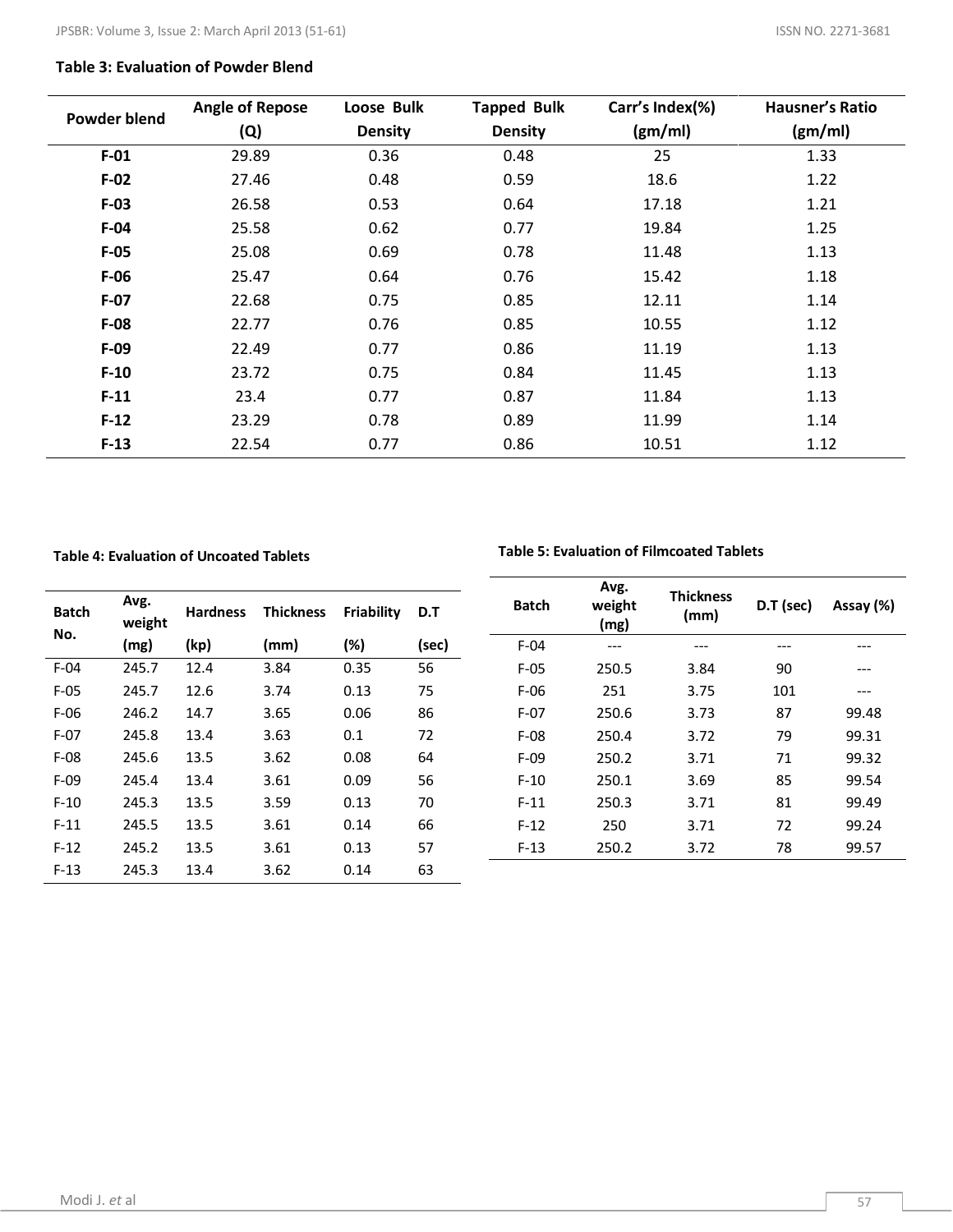| Table 6: Comparative release profile with innovator of formulation (F-07 to F-13) at pH 1.2: |  |  |  |
|----------------------------------------------------------------------------------------------|--|--|--|
|----------------------------------------------------------------------------------------------|--|--|--|

|             | Comparative release profile of formulation (F-07 to F-13) at pH 1.2 |       |          |                |            |       |          |                 |  |  |  |
|-------------|---------------------------------------------------------------------|-------|----------|----------------|------------|-------|----------|-----------------|--|--|--|
| Time in     | <b>Innovator</b>                                                    | F7    | F8       | F <sub>9</sub> | <b>F10</b> | F11   | F12      | F <sub>13</sub> |  |  |  |
| minute      |                                                                     |       |          |                |            |       |          |                 |  |  |  |
| $\mathbf 0$ | 0                                                                   | 0     | $\Omega$ | $\Omega$       | $\Omega$   | 0     | $\Omega$ | $\Omega$        |  |  |  |
| 5           | 34.8                                                                | 27.6  | 33.8     | 41.2           | 24.1       | 30.4  | 39.4     | 33.8            |  |  |  |
| 10          | 42                                                                  | 33.9  | 41.1     | 49.9           | 33.7       | 37.6  | 46.6     | 41.1            |  |  |  |
| 15          | 58.4                                                                | 50.4  | 56.3     | 59.3           | 48.7       | 52.6  | 61.6     | 56.3            |  |  |  |
| 20          | 65.1                                                                | 59.9  | 64.9     | 71.1           | 54.3       | 61.9  | 70.9     | 64.9            |  |  |  |
| 30          | 75.1                                                                | 67.4  | 73.9     | 79.8           | 67.7       | 71.6  | 80.6     | 73.9            |  |  |  |
| 45          | 85.3                                                                | 74.5  | 83.9     | 92.4           | 76.7       | 80.6  | 89.6     | 83.9            |  |  |  |
| 60          | 91.3                                                                | 82.8  | 90.9     | 99.4           | 86.2       | 90.1  | 99.1     | 90.7            |  |  |  |
| 90          | 97.3                                                                | 89.7  | 96.8     |                | 88.5       | 92.4  | 100.9    | 96.1            |  |  |  |
| 120         | 101.2                                                               | 94.5  | 99.7     |                | 91.2       | 97.5  |          | 100.4           |  |  |  |
|             | $f2$ value                                                          | 43.17 | 82.29    | 51.18          | 40.35      | 59.82 | 54.46    | 85.03           |  |  |  |

| Table 7: Comparative release profile with innovator of formulation (F7 to F13) at pH 4.0 |  |  |
|------------------------------------------------------------------------------------------|--|--|
|                                                                                          |  |  |

|         | Comparative release profile of formulation (F7 to F13) at pH 4.0 |          |          |       |       |            |       |       |  |  |  |
|---------|------------------------------------------------------------------|----------|----------|-------|-------|------------|-------|-------|--|--|--|
| Time in | <b>Innovator</b>                                                 | F7       | F8       | F9    | F10   | <b>F11</b> | F12   | F13   |  |  |  |
| minute  |                                                                  |          |          |       |       |            |       |       |  |  |  |
| 0       | $\mathbf{0}$                                                     | $\Omega$ | $\Omega$ | 0     | 0     | 0          | 0     | 0     |  |  |  |
| 5       | 36.2                                                             | 29.8     | 35.9     | 39.9  | 24.1  | 28.7       | 32.4  | 34.5  |  |  |  |
| 10      | 49.3                                                             | 33.9     | 48.3     | 52.3  | 37.2  | 41.8       | 45.5  | 48.1  |  |  |  |
| 15      | 57.9                                                             | 43.5     | 56       | 62.4  | 46.5  | 51.1       | 54.8  | 57.3  |  |  |  |
| 20      | 63.6                                                             | 52.4     | 61.9     | 70.2  | 51.5  | 56.1       | 59.8  | 62.4  |  |  |  |
| 30      | 71.3                                                             | 61.2     | 72.8     | 79.4  | 61.8  | 66.4       | 70.1  | 70.9  |  |  |  |
| 45      | 79.9                                                             | 70.3     | 78.7     | 86.5  | 67.8  | 72.4       | 76.1  | 79.1  |  |  |  |
| 60      | 85.4                                                             | 76.5     | 84.3     | 92.2  | 75.2  | 79.8       | 83.5  | 85.1  |  |  |  |
| 90      | 91.4                                                             | 82.9     | 92.7     | 95.5  | 79.3  | 83.9       | 87.6  | 91.9  |  |  |  |
| 120     | 95.8                                                             | 89.5     | 96.4     | 96.7  | 83.7  | 88.3       | 92.9  | 96.7  |  |  |  |
|         | $f2$ value                                                       | 36.93    | 80.82    | 51.44 | 34.89 | 45.78      | 62.11 | 85.81 |  |  |  |

**Table 8: Comparative release profile with innovator of formulation (F7 to F13) at pH 6.8**

|                | Comparative release profile of formulation (F7 to F13) at pH 6.8 |       |       |                |                 |            |                 |            |  |  |  |
|----------------|------------------------------------------------------------------|-------|-------|----------------|-----------------|------------|-----------------|------------|--|--|--|
| Time in minute | <b>Innovator</b>                                                 | F7    | F8    | F <sub>9</sub> | F <sub>10</sub> | <b>F11</b> | F <sub>12</sub> | <b>F13</b> |  |  |  |
| 0              | 0                                                                | 0     | 0     | 0              | 0               | 0          | 0               | 0          |  |  |  |
| 5              | 77.2                                                             | 58.3  | 76.3  | 87.3           | 52.9            | 74.1       | 80.9            | 78.3       |  |  |  |
| 10             | 87.2                                                             | 67.9  | 86.9  | 95.9           | 63.4            | 77.6       | 84.4            | 86.9       |  |  |  |
| 15             | 91.9                                                             | 76.6  | 89.3  | 99.2           | 74.8            | 81.2       | 98.7            | 90.5       |  |  |  |
| 20             | 95.1                                                             | 79.5  | 93.9  | 100.5          | 7.9             | 89.1       | 99.9            | 93.5       |  |  |  |
| 30             | 97.7                                                             | 83.9  | 96.6  |                | 82.7            | 93.9       |                 | 95.5       |  |  |  |
| $f2$ value     |                                                                  | 49.24 | 88.46 | 62.49          | 47.83           | 61.96      | 69.75           | 86.99      |  |  |  |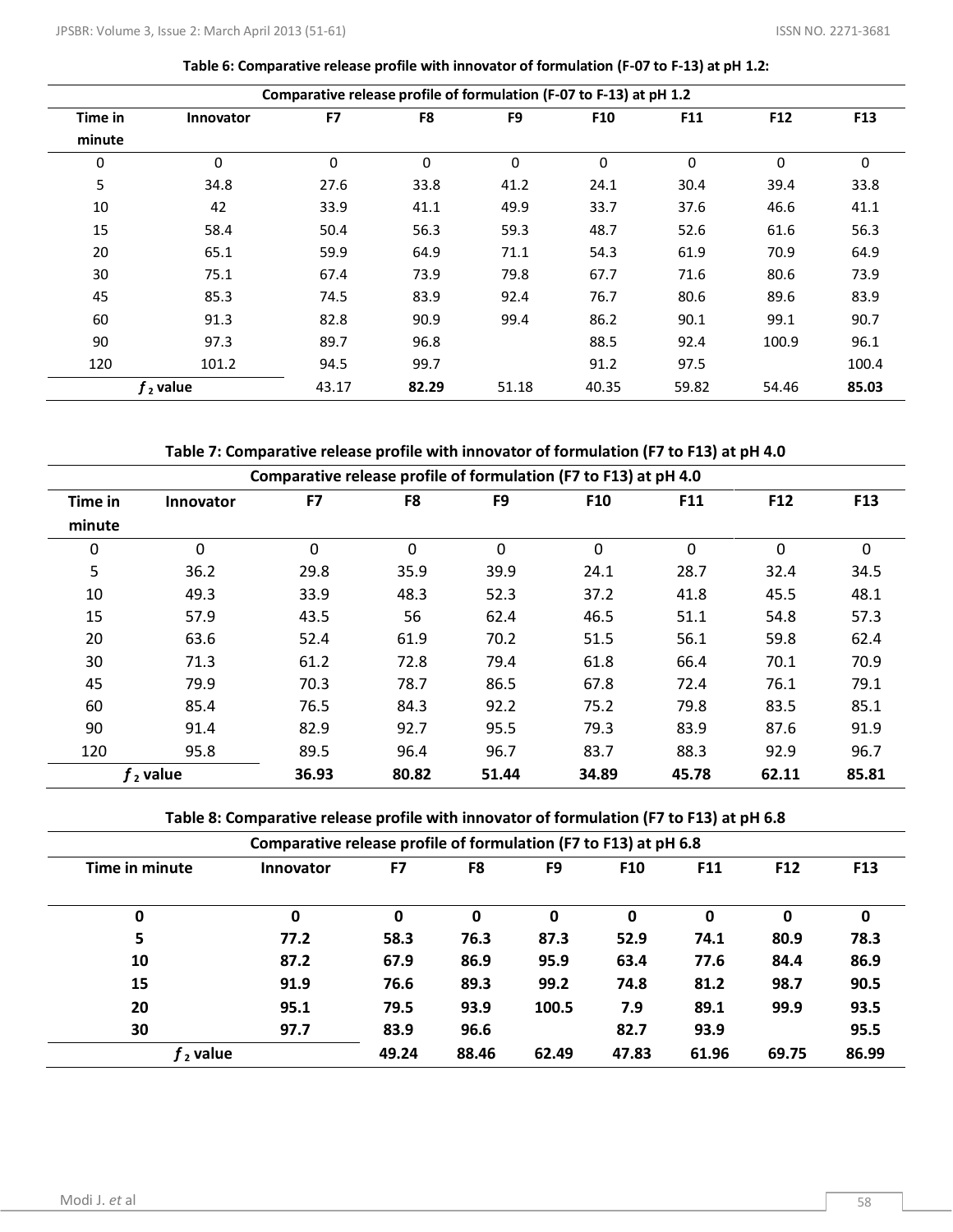|         | Comparative release profile of formulation (F7 to F13) at Water |       |       |                |                 |       |                 |            |  |  |  |
|---------|-----------------------------------------------------------------|-------|-------|----------------|-----------------|-------|-----------------|------------|--|--|--|
| Time in | <b>Innovator</b>                                                | F7    | F8    | F <sub>9</sub> | F <sub>10</sub> | F11   | F <sub>12</sub> | <b>F13</b> |  |  |  |
| minute  |                                                                 |       |       |                |                 |       |                 |            |  |  |  |
| 0       | 0                                                               | 0     | 0     | 0              | 0               | 0     | 0               | 0          |  |  |  |
| 5       | 83                                                              | 68.6  | 82.6  | 89.7           | 58.3            | 79.4  | 86.5            | 83.4       |  |  |  |
| 10      | 92.6                                                            | 78.3  | 91.3  | 96.4           | 66.1            | 89.9  | 89.9            | 92.0       |  |  |  |
| 15      | 96.6                                                            | 82.6  | 94.1  | 98.9           | 73.4            | 94.3  | 95.5            | 95.7       |  |  |  |
| 20      | 98.8                                                            | 91.5  | 99.5  | 100.1          | 85.3            | 95.6  | 99.8            | 99.2       |  |  |  |
| 30      | 100.5                                                           | 92.7  | 100.3 |                | 90.6            | 97.6  | 102.8           | 99.8       |  |  |  |
|         | $f2$ value                                                      | 54.64 | 89.74 | 79.19          | 44.57           | 86.19 | 81.21           | 94.72      |  |  |  |

### **Table 9: Comparative release profile with innovator of formulation (F7 to F13) at pH 6.8**

**Table 10: Comparative release profile of F-08 with INNOVATOR in pH 1.2**

 **Comparative release profile of formulation F-08 with innovator in pH 1.2**

| Comparative release profile of formulation F-08 with |                  |        |  |  |  |  |  |  |
|------------------------------------------------------|------------------|--------|--|--|--|--|--|--|
| innovator in pH 1.2                                  |                  |        |  |  |  |  |  |  |
| Time (min)                                           | <b>Innovator</b> | $F-08$ |  |  |  |  |  |  |
| 0                                                    | O                | O      |  |  |  |  |  |  |
| 5                                                    | 34.8             | 33.8   |  |  |  |  |  |  |
| 10                                                   | 42               | 41.1   |  |  |  |  |  |  |
| 15                                                   | 58.4             | 56.3   |  |  |  |  |  |  |
| 20                                                   | 65.1             | 64.9   |  |  |  |  |  |  |
| 30                                                   | 75.1             | 73.9   |  |  |  |  |  |  |
| 45                                                   | 85.3             | 83.9   |  |  |  |  |  |  |
| 60                                                   | 91.3             | 90.9   |  |  |  |  |  |  |
| 90                                                   | 97.3             | 96.8   |  |  |  |  |  |  |
| 120                                                  | 101.2            | 99.7   |  |  |  |  |  |  |
| $f2$ value                                           |                  | 82.29  |  |  |  |  |  |  |

 Comparative release profile of formulation F-08 with innovator in pH 4.0

| Comparative release profile of formulation F-08 with |  |  |  |
|------------------------------------------------------|--|--|--|
| innovator in pH 4.0.                                 |  |  |  |

| Time (min) | <b>Innovator</b> | $F-08$ |
|------------|------------------|--------|
| 0          | 0                | 0      |
| 5          | 36.2             | 35.9   |
| 10         | 49.3             | 48.3   |
| 15         | 57.9             | 56     |
| 20         | 63.6             | 61.9   |
| 30         | 71.3             | 72.8   |
| 45         | 79.9             | 78.7   |
| 60         | 85.4             | 84.3   |
| 90         | 91.4             | 92.7   |
| 120        | 95.8             | 96.4   |
| $f2$ value |                  | 80.82  |

 Comparative release profile of formulation F-08 with innovator in pH 6.8

| Comparative release profile of formulation F-08 with<br>innovator in pH 6.8. |                  |        |  |  |  |
|------------------------------------------------------------------------------|------------------|--------|--|--|--|
| Time (min)                                                                   | <b>Innovator</b> | $F-08$ |  |  |  |
| 0                                                                            | 0                | 0      |  |  |  |
| 5                                                                            | 77.2             | 76.3   |  |  |  |
| 10                                                                           | 87.2             | 86.9   |  |  |  |
| 15                                                                           | 91.9             | 89.3   |  |  |  |
| 20                                                                           | 95.1             | 93.9   |  |  |  |
| 30                                                                           | 97.7             | 96.6   |  |  |  |
| $f2$ value                                                                   |                  | 88.46  |  |  |  |

 Comparative release profile of formulation F-08 with innovator in pH 4.0

| Comparative release profile of formulation F-08 with<br>innovator in pH 1.2 |       |      |  |  |
|-----------------------------------------------------------------------------|-------|------|--|--|
|                                                                             |       |      |  |  |
| 0                                                                           | O     | U    |  |  |
| 5                                                                           | 34.8  | 33.8 |  |  |
| 10                                                                          | 42    | 41.1 |  |  |
| 15                                                                          | 58.4  | 56.3 |  |  |
| 20                                                                          | 65.1  | 64.9 |  |  |
| 30                                                                          | 75.1  | 73.9 |  |  |
| 45                                                                          | 85.3  | 83.9 |  |  |
| 60                                                                          | 91.3  | 90.9 |  |  |
| 90                                                                          | 97.3  | 96.8 |  |  |
| 120                                                                         | 101.2 | 99.7 |  |  |
|                                                                             |       |      |  |  |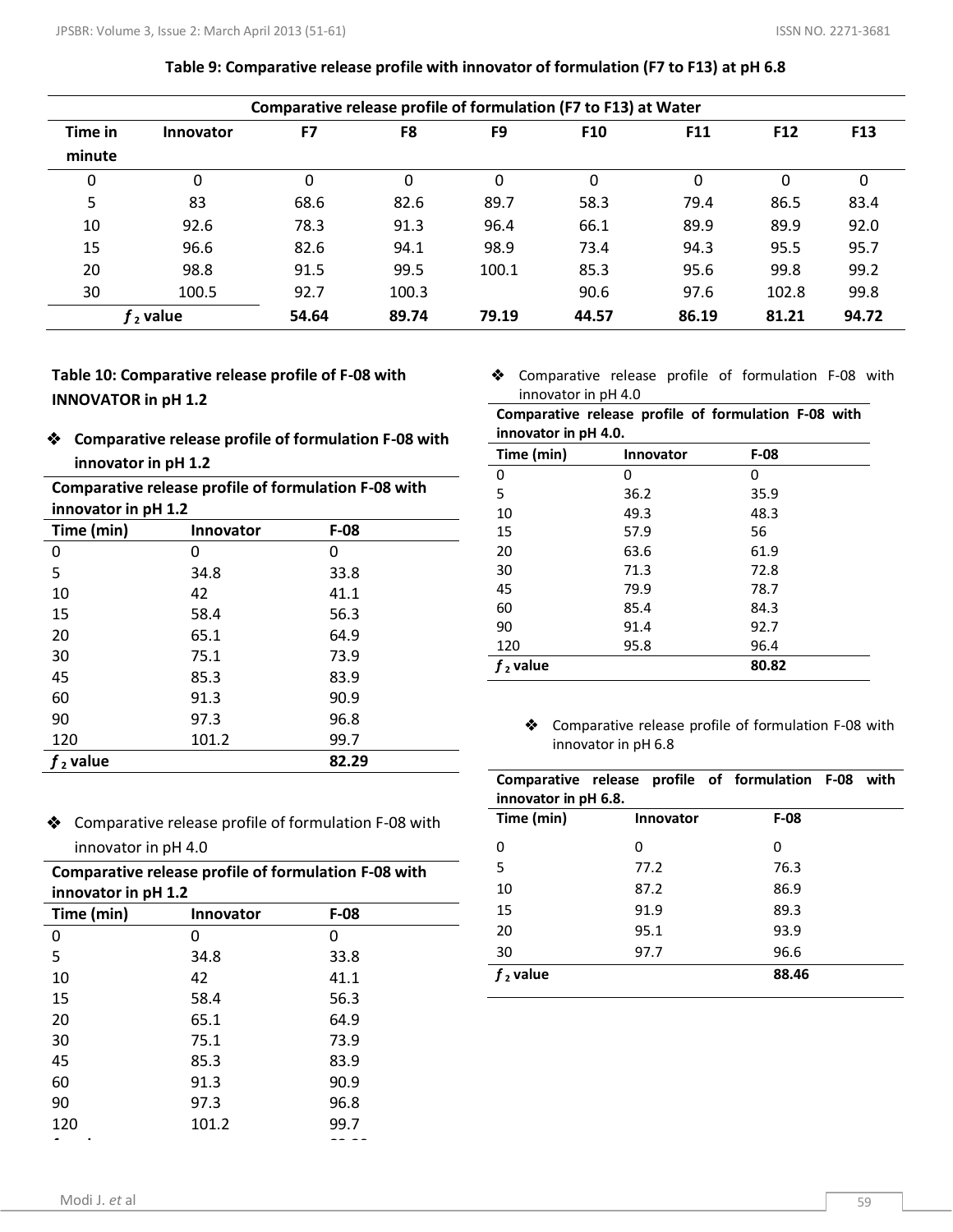◆ Comparative release profile of formulation F-08 with innovator in Water.

| Comparative release profile of formulation F-08 with innov |                  |        |  |  |
|------------------------------------------------------------|------------------|--------|--|--|
| in water.                                                  |                  |        |  |  |
| Time (min)                                                 | <b>Innovator</b> | $F-08$ |  |  |
| 0                                                          |                  | 0      |  |  |
| 5                                                          | 83               | 82.6   |  |  |
| 10                                                         | 92.6             | 91.3   |  |  |
| 15                                                         | 96.6             | 94.1   |  |  |
| 20                                                         | 98.8             | 99.5   |  |  |
| 30                                                         | 100.5            | 100.3  |  |  |
| $f2$ value                                                 |                  | 89.74  |  |  |
| <b>Figures:</b>                                            |                  |        |  |  |



**Figure 1: Comparative release profile with innovator of formulation (F-07toF-13) at pH 1.2**



**Figure 2: Comparative release profile with innovator of formulation (F7 to F13) at pH 4.0**



**Figure 3: Comparative release profile with innovator of formulation (F7 to F13) at pH 6.8**



**Figure 4: Comparative release profile with innovator of formulation (F7 to F13) at Water**



**Figure 5: Comparative release profile of Batch F-08 with innovator in pH 1.2**